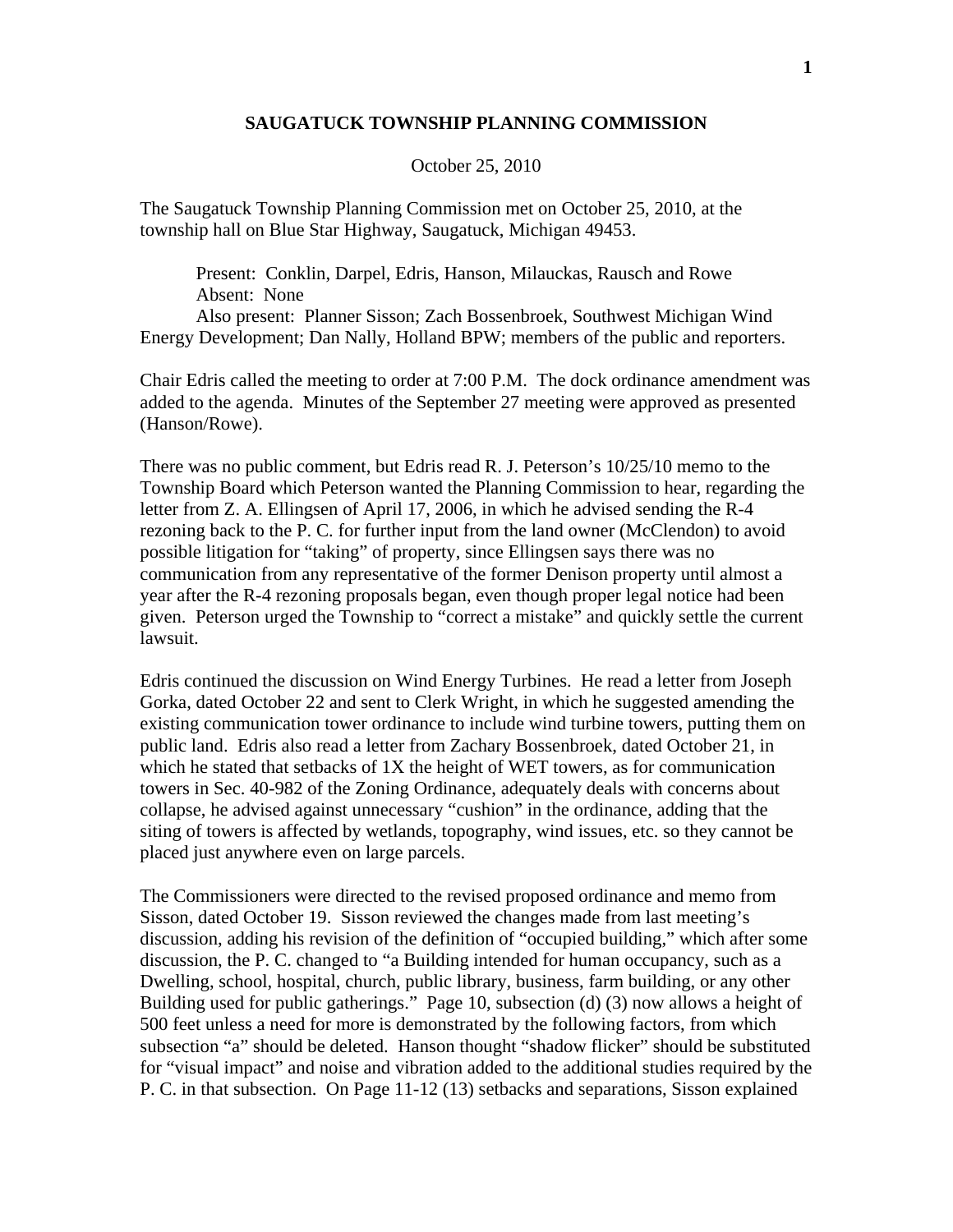that the setback of the tower from a neighbor's house would be 2X the height of the tower or 1000 feet, whichever is greater, but from the same parcel on which the tower is erected it would be 1.25X from an occupied building on that parcel. Setback from lot/parcel lines was reduced from 1.5X to 1.25X the height of the tower, except for when the lots are in common ownership or are in a cooperative agreement, and that change was made also regarding roads, drains, and communication and electrical lines, removing the alternative language. There was some discussion about how LWET's might affect the possible uses by a neighbor of his agriculturally-zoned property. Sisson said he reduced the access drive width to 16 feet with the verbal approval of the Fire Department. There was some discussion of whether "flicker" might be a problem in small wind energy turbines, and Sisson agreed to study this further.

Consensus was that Sisson ask the township attorney to review the proposed ordinance after he has made the changes suggested at this meeting before resubmitting to the P. C. for approval, and to see if the revisions are so extensive that another public hearing would be necessary.

Milauckas questioned the table on page 3 of the proposed dock ordinance amendment because of the 50 to 101-foot of water frontage language. Milauckas agreed to revise the text to say "100-foot" and send it on to Mark Sisson. This ordinance is already in the process of being reviewed there.

Edris presented his proposed statement to be sent to the Township Board regarding the offer of assistance the Planning Commission could give to the Board in its resolution of the Federal law suit now pending. With some changes, the statement which was approved (motion by Rowe, second by Rausch) read as follows: "Since there is a wealth and breadth of knowledge among the Planning Commission members that is not available elsewhere, the Township Board should be aware that the Planning Commission is available to assist the Board in any way the Board sees fit in its resolution of the Federal law suit (Singapore Dunes, LLC, vs. Saugatuck Township et al.) now pending, and we encourage the Board to utilize this knowledge, if possible. The best results in land use decisions occur when broad public input is sought through the Planning Commission process."

Edris asked the P. C. members to bring the letter from the City of the Village of Douglas concerning Migas' golf course to the next meeting. He also announced that the workshop to review the Tri-Community Plan will be Tuesday, November 16 from 4:00 to 6:00 P.M. He asked the Commissioners to bring outlines of proposed additions or changes in whichever section they were assigned.

Meeting adjourned at 9:10 P.M. The next meeting is the workshop November 16 at 4:00 P.M. The next regular meeting is November 22 at 7:00 P.M.

\_\_\_\_\_\_\_\_\_\_\_\_\_\_\_\_\_\_\_\_\_\_\_\_\_\_\_\_\_\_\_\_\_\_\_\_\_ \_\_\_\_\_\_\_\_\_\_\_\_\_\_\_\_\_\_\_\_\_\_\_\_\_\_\_\_\_\_\_\_